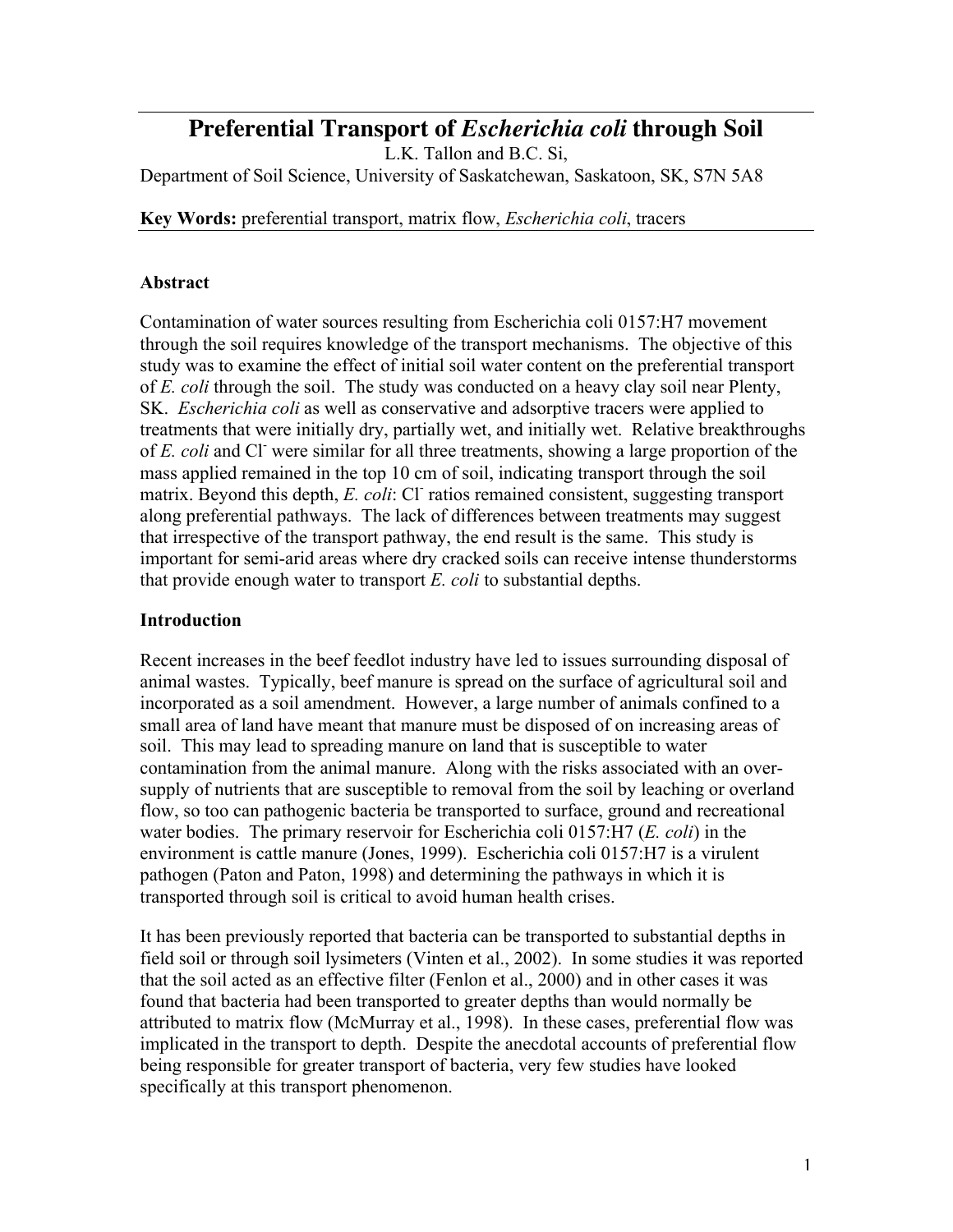Preferential flow is an umbrella term for a number of flow phenomena, all of which are responsible for transport of water in a non-ideal fashion. All else being equal, preferential flow is a function of input flux density and initial soil water content and is exacerbated by soil pore size distribution and the presence of root channels, cracks or animal burrows (Smith, 1985). These transport pathways have long been known to provide expedient channels along which bacteria can be transported to substantial depths. However, the initial water content of the soil has not been studied as a factor in the preferential transport of bacteria. As well, heavy clay soils and their propensity for cracking have not been evaluated for their potential to allow transport of bacteria. Therefore, the objective of this study was to determine if initial water content had an effect on the transport of *E. coli* through a heavy clay soil.

# Materials and Methods

#### *Site characteristics*

The study was conducted at a site near Plenty, Saskatchewan, Canada (legal land location: SW5-33-18-W3). The site is situated in the Dark Brown Soil Zone and the soil is classified as a Brown Chernozemic soil of the Regina Association and ranges from clay to heavy clay texture. The site was cropped under canary seed and was harvested by hand before the experiment. Annual precipitation and average annual air temperature for this site are 327 mm and 3°C, respectively.

# *Experimental design*

The study examined the effect of initial soil water content on the transport of *E. coli* through the soil. *Escherichia coli* and a suite of tracers were applied to the following treatments: (1) initially dry, (2) partially wet, and (3) initially wet. Each treatment occurred on a 1 m x 1 m plot and was arranged in a randomized complete block design and replicated three times.

#### *Input Solutions*

# *Tracers*

Two tracers and *E. coli* were used to trace bacterial transport in this experiment. The tracers were conservative and adsorptive and were applied as part of the simulated rainfall solution. Chloride was used as a conservative tracer to determine the flow paths of the input water that did not interact with the surrounding soil. Chloride was applied as KCl (Panther Chemicals, Canada) at a rate of 2.5 g  $L^{-1}$ , to arrive at an input molarity of 0.03 M coinciding with the approximate molarity of beef manure. KeyAcid Blue dye (Keystone Aniline, IL) was added as an adsorptive tracer to visually determine the water flow path at the recommended rate of 4 g  $L^{-1}$ .

# *Cultivation of E. coli*

A wild-type *Escherichia coli* isolated from a beef feedlot in Lacombe, Alberta, Canada was used in this experiment. The *E. coli* isolate, known as Strain 8 was tagged with a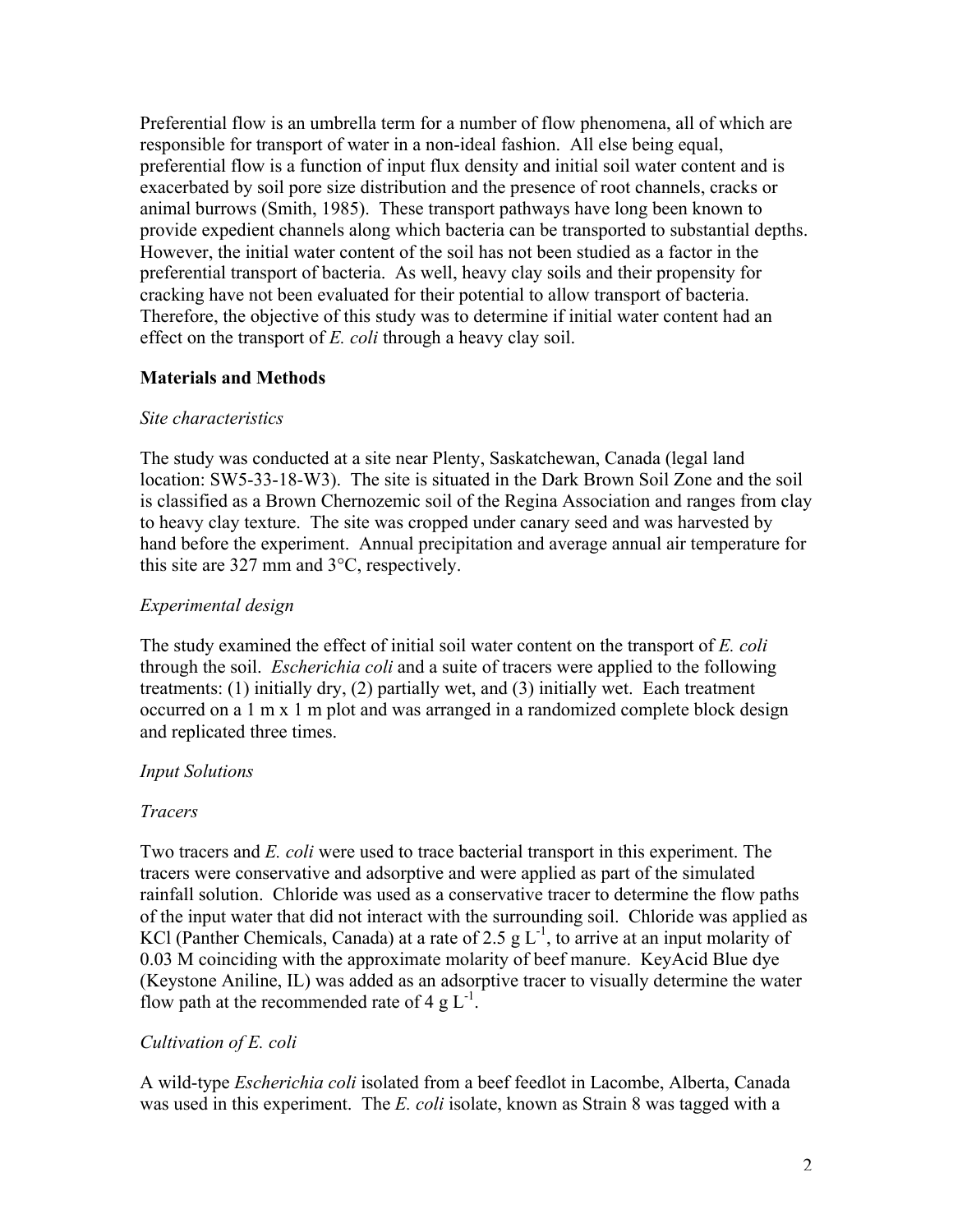green fluorescing protein and is resistant to the antibiotic kanamycin (Kn). Strain 8 was cultured on 10 % trypticase soy agar (TSA) (Becton Dickinson, MD) infused with 50 \_g mL<sup>-1</sup> kanamycin acid sulfate (Sigma, MO). Cells used in the experiment were harvested in the mid-logarithmic growth phase and were suspended in 100 mL of saline, which became part of the input solution.

# *Field Methods*

The two categories of tracers were applied according to the end objective that was sought. Water tracers, consisting of the conservative and adsorptive tracers were applied uniformly through a spray nozzle over a  $10,000$  cm<sup>2</sup> area as simulated rainfall. A total of 15 L of distilled water and tracer mix was applied at a rate of 0.375 cm min-1 to arrive at a total rainfall of 1.5 cm. Bacteria were applied to an inner area of 50 cm x 50 cm to avoid edge effects of the sample area. *E. coli* were added to 900 mL of distilled water to arrive at a 1 L input solution that was sprayed over the inner  $2500 \text{ cm}^2$ . Time of bacterial tracer application was dependent upon the treatment.

# *Treatment Application*

The objective of the study was to examine the influence of initial soil water content on bacterial transport. Thus, the experiment began with each treatment at a different wetting state. At the outset of the experiment, Treatment 3 (pre-wet) had 4 cm of water applied over the entire 10,000 cm<sup>2</sup> and was allowed to redistribute for 48 h. After 48 h, 1.5 c of water and tracers were applied to all treatments. Bacterial tracers were applied to the inner 2500 cm<sup>2</sup>, immediately followed by simulated rainfall for initially dry and pre-wet treatments. Bacterial tracers were applied for Treatment 2 (partially wet) in the same way as for initially dry and pre-wet, with the exception that application came after half of the simulated rainfall had been applied. Input subsamples were taken for both bacteria and water tracers during application. Tracers and rainfall were allowed to redistribute through the soil profile for 48 h.

# *Sampling*

After 48 h the plots were excavated to determine the final location of *E. coli* and the tracers. Soil surrounding the inner  $1 \text{ m} \times 1 \text{ m}$  plot was excavated down to a depth of 50 cm, leaving the inner 50 cm x 50 cm x 50 cm block intact. A 50 cm x 50 cm grid was laid down over the surface of the soil to determine spatial locations of the samples. Dyed areas within each grid location were sampled along with 1-2 un-dyed locations for each depth. Samples were collected using a flame sterilized trowel and placed in a sterile 12 mL sample jar that were then transferred to a cooler. At the end of the day the coolers were placed in a 4<sup>°</sup> C fridge until analysis. Once a given depth was sampled, the top 10 cm was removed using hand trowels and the underlying surface was prepared to present a clean surface. Care was taken to avoid contact between dyed and un-dyed areas to prevent contamination. Once the surface was prepared, samples were taken in the same manner.

# *Sample Analysis*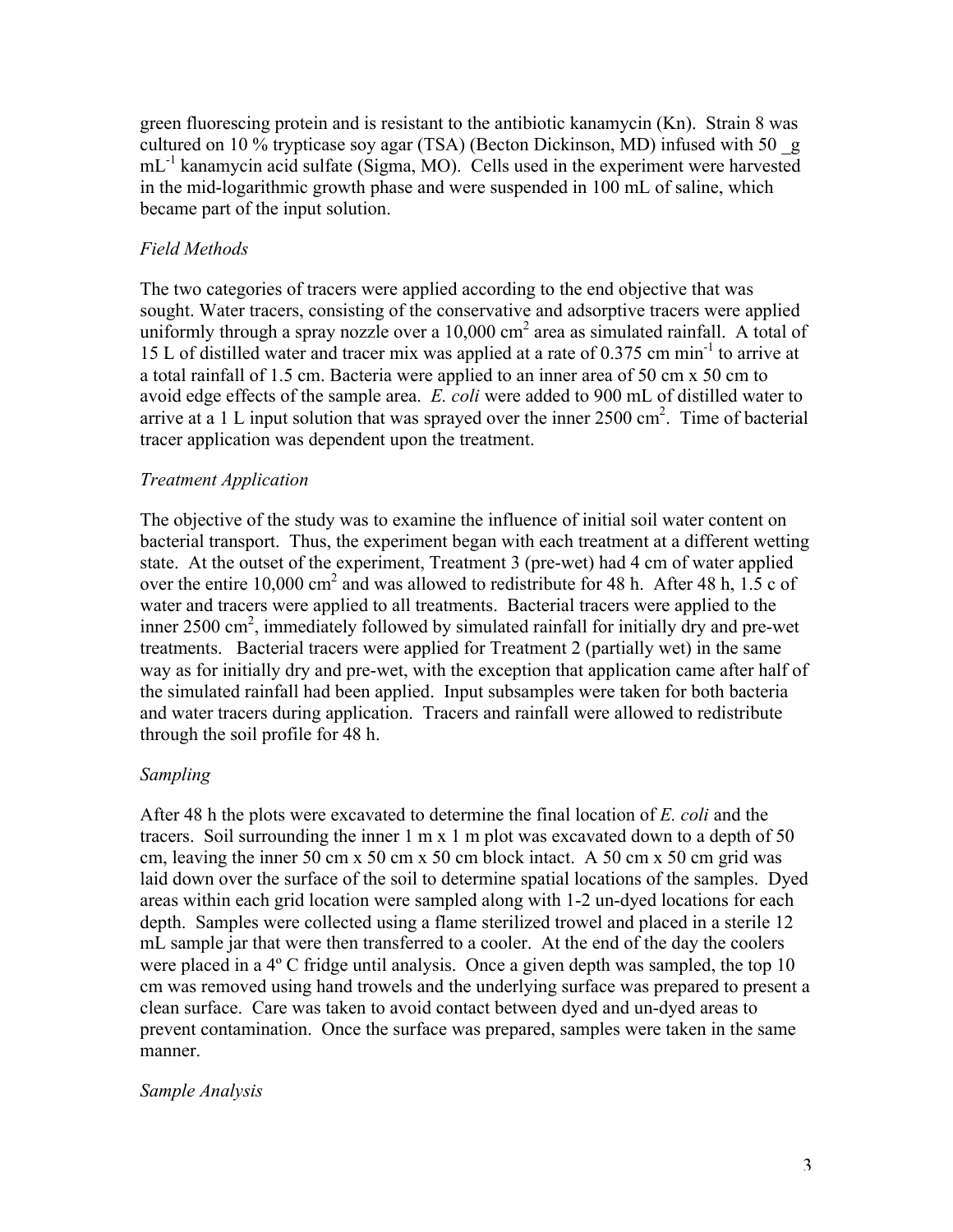# *Microbial*

All analyses performed on the soil samples used the same, limited amount of soil. Due to the limited quantities of soil, and to keep storage time to a minimum, soil was analysed for *E. coli* first. A 5 g subsample of soil was weighed out into a square dilution bottle containing 95 mL of sterile physiological saline and was vigourously shaken for 1 min. Aliquots of 1 mL, 0.1 mL, and 0.01mL were transferred to an empty sterile Petri dish. Tempered 10 % Kn-TSA was poured into the plates and allowed to set. Plates were grown for 36-48 h at 37º C, and *E. coli* were identified using a hand-held Ultra Violet light. Plate counts were adjusted for the soil gravimetric water content and are reported as colony forming units per gram of dry soil.

# *Chloride*

Soil Cl<sup>-</sup> was extracted using 2:1 water: soil method. Chloride was measured using a SpectrAA 220 atomic absorption spectrometer (Varian, Canada) by reading the amount of silver that had not precipitated with Cl. Silver absorbance was measured using a Silver lamp emitting at 328.1 nm.

# Results and Discussion

# *Relative Breakthrough*

The relative breakthroughs of *E. coli* and Cl<sup>-</sup> for all three treatments are presented in Figures 1-3. All three treatments exhibited a similar pattern of breakthrough with a high concentration of tracers in the top 0-10 cm depth, along with a very slight breakthrough at lower depths. The partially wet treatment (Fig. 2) is a slight exception with low concentrations at all depths through the profile. It should also be noted that the breakthrough of Cl was very similar to E. coli breakthrough for all depths in all treatments.

The high concentrations at shallow depths for all three treatments are indicative of matrix flow, whereby bacteria are transported through micropores and tortuous flow paths. This allows for close interaction between the bacteria and soil particles. Close interaction between *E. coli* and soil particles facilitates adsorption of the bacteria to the soil. This is reflected in the high concentrations at shallow depths, and the lower concentrations at deeper depths. Matrix flow transport is further supported by the relative breakthrough of Cl- in the profile. The concentration trend of *E. coli* is mirrored closely by the breakthrough of Cl<sup>-</sup> and suggests as well that the bacteria were transported in the initial depths through a discontinuous series of macropores.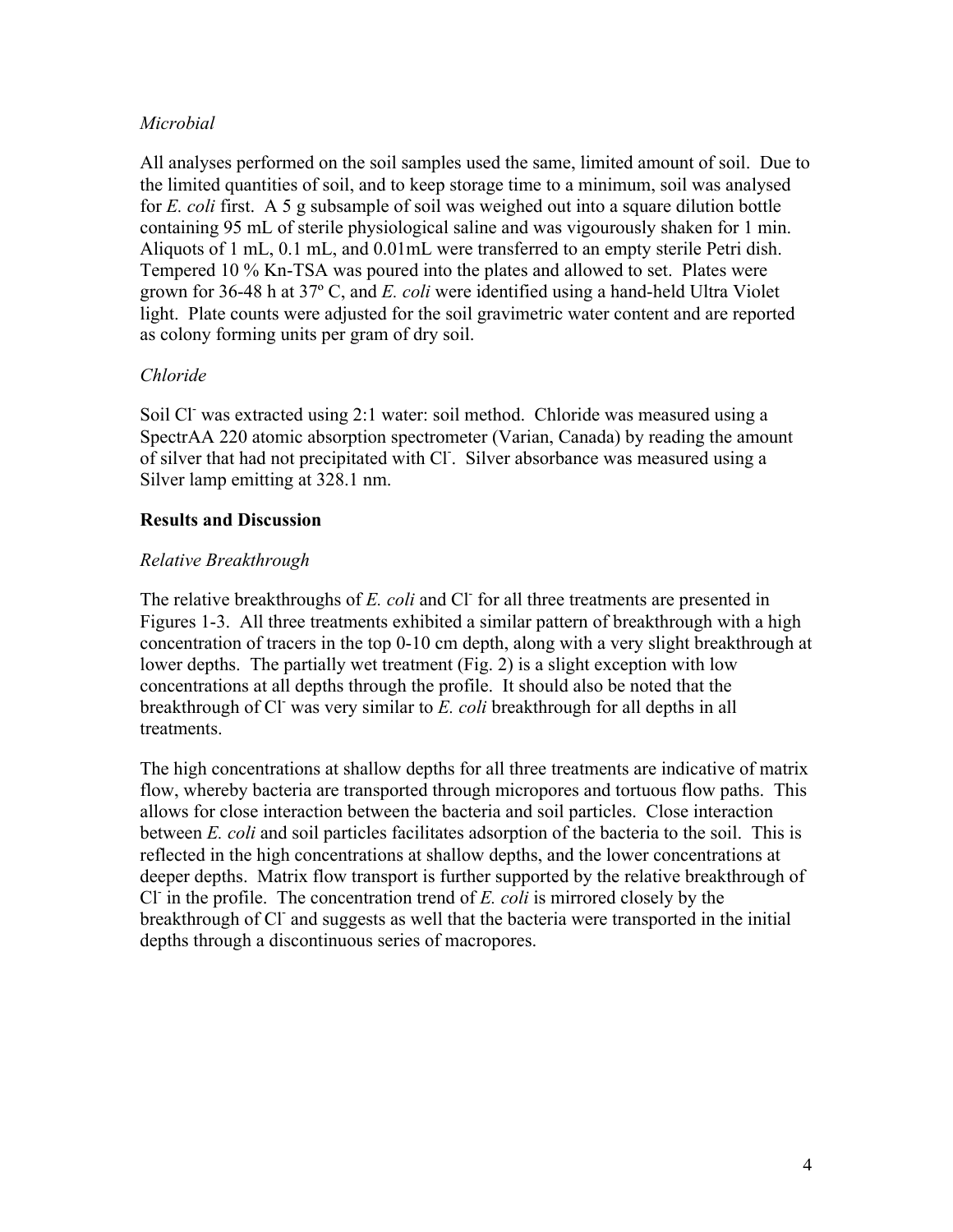

Figure 1. Relative breakthrough of *E. coli* and Cl<sup>-</sup> in the initially dry treatment.



Figure 2. Relative breakthrough of *E. coli* and Cl in the partially wet treatment.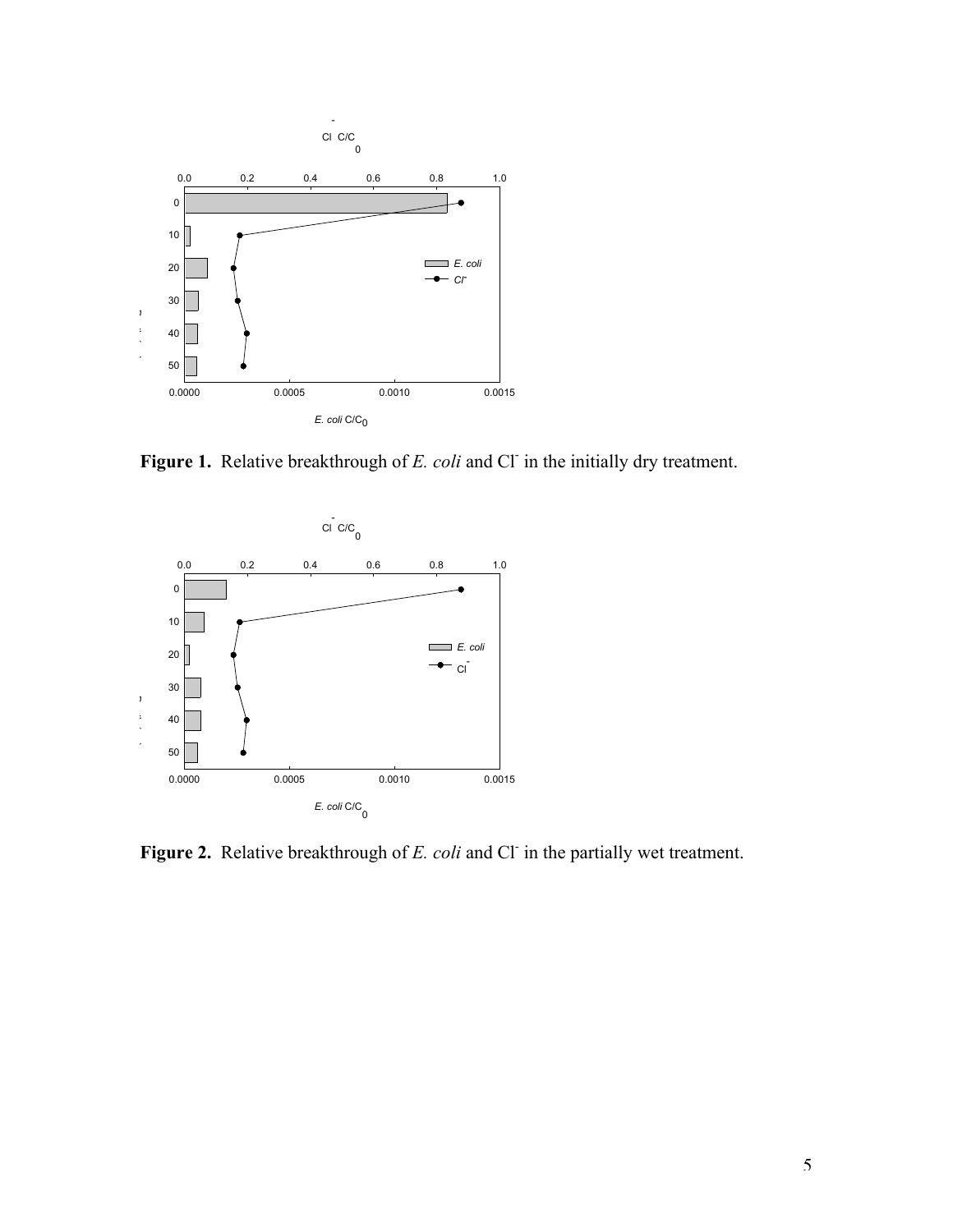

Figure 3. Relative breakthrough of *E. coli* and Cl in the initially wet treatment.

E. coli: *Cl- ratios*

The ratio of *E. coli* concentration relative to Cl concentration provides an indication of the mechanism through which *E. coli* were transported to depth and are given in Figures 4-6.



Figure 4. Concentration ratio of *E. coli*: Cl<sup>-</sup> for the initially dry treatment.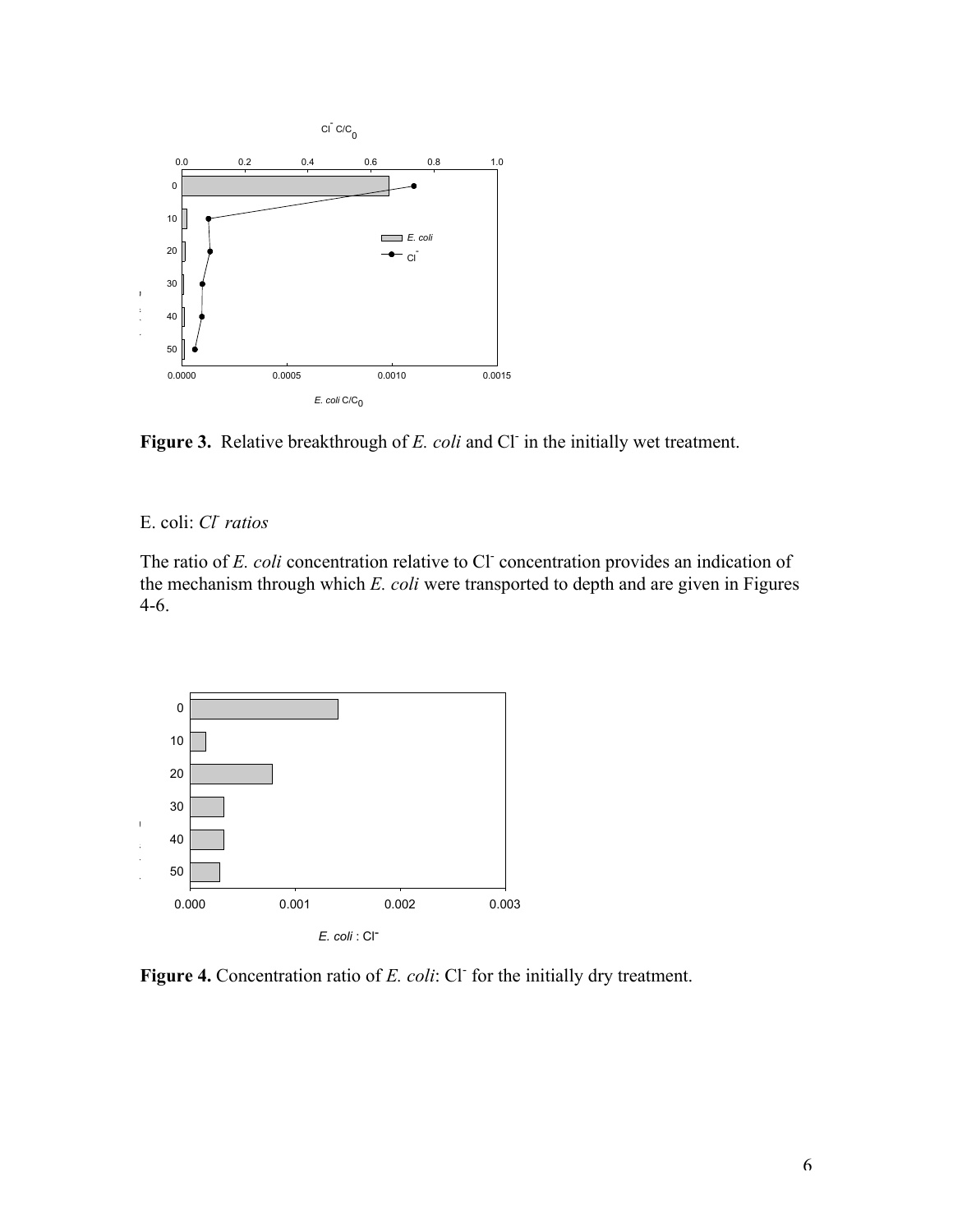

Figure 5. Concentration ratio of *E. coli*: Cl<sup>-</sup> for the partially wet treatment.



Figure 6. Concentration ratio of *E. coli*: Cl<sup>-</sup> for the initially wet treatment.

Relative breakthrough of *E. coli* gives an indication of where the bacteria were transported and in what concentrations. However, it does not provide much in the way of supplemental evidence as to how it was transported, especially to deeper depths. In order to elucidate the transport mechanisms of *E. coli*, the concentrations at each depth are considered relative to Cl- breakthrough and are given as a ratio. It is assumed that *E. coli* are adsorptive, and if in close enough proximity to soil particles, will adsorb to them. Chloride is assumed to be conservative and will not interact with the soil. Therefore, if the *E. coli* to Cl<sup>-</sup> ratio is consistent throughout the profile, it can be suggested that the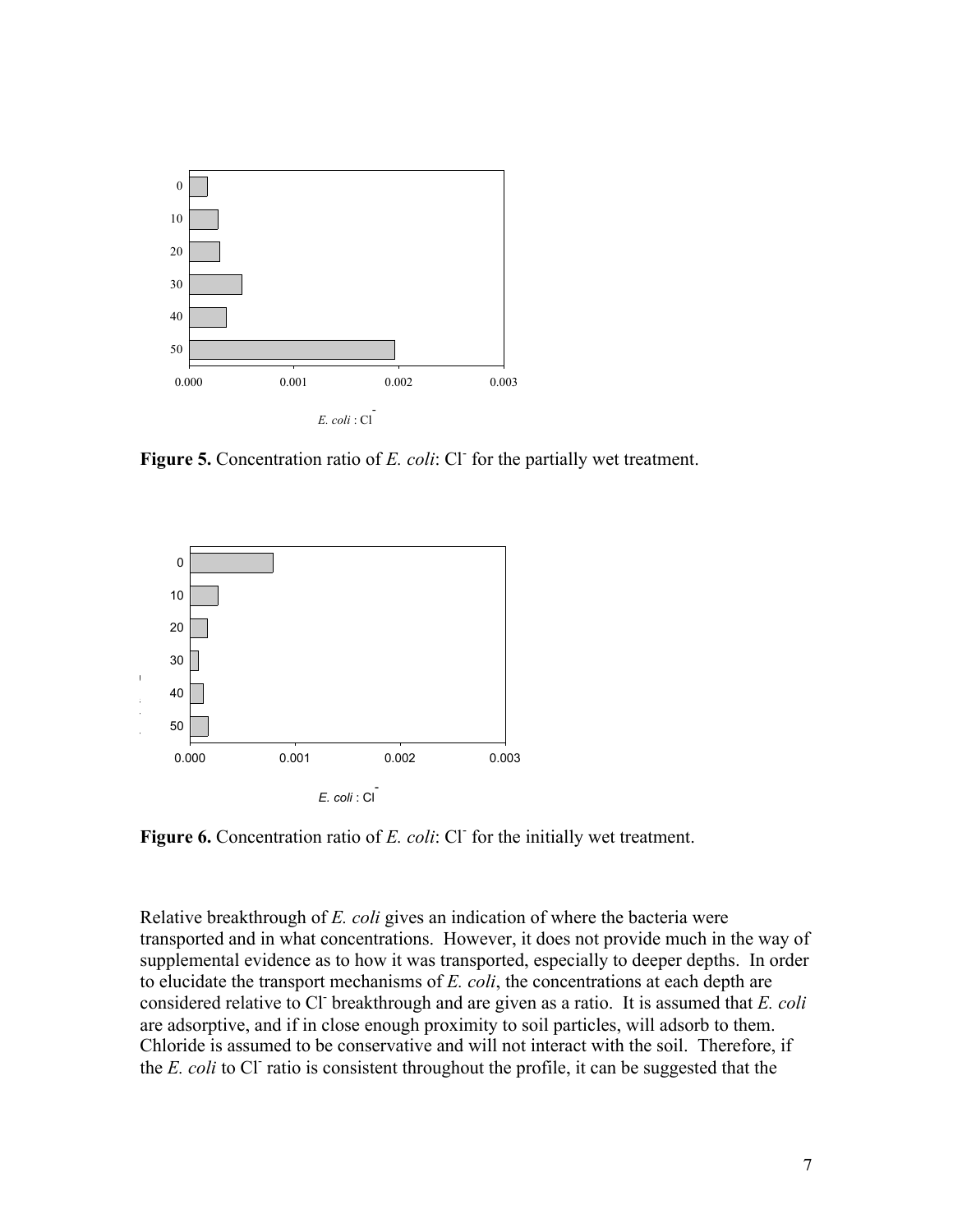bacteria did not interact with the bulk soil matrix; a defining characteristic of preferential flow.

Transport through the soil matrix is evident in the top 10 cm of treatment 1 and 3 (Fig. 4 and 6). The increased ratio indicates that *E. coli* concentrations were higher suggesting interaction with the surrounding soil. A consistent ratio throughout the lower depths of the profile in all treatments is indicative of preferential transport. This suggests that *E. coli* were transported via pathways that did not allow the bacteria enough time or proximity to facilitate adsorption.

The preceding results suggest that *E. coli* were transported through the soil via a combination of mechanisms. In the top 10 cm of the profile, corresponding to the plough layer, *E. coli* were transported through the soil matrix in small pores and along tortuous paths. This led to interaction between the bacteria and soil particles and consequently to the retention of a large proportion of the *E. coli*. However, once past the top 10 cm, bacteria were funneled into active flow channels. There was very little difference between the treatments, suggesting that dry cracks and wet channels can both achieve the same result of transporting *E. coli* to substantial depths in the soil. This study has important implications for Saskatchewan where long periods of drought result in dry cracked soil. These large cracks can result in large preferential flow pathways through which bacteria can be transported when intense convective storms supply sufficient water

#### Acknowledgements

The authors greatly appreciate the help of Monique Wismer, Carol Luca, Takele Zeleke, Danielle Renaud and Hiroyuki Ochiai in the field and Dr. Darren Korber in the lab. Funding was provided by NSERC-CRD with the Beef Cattle Research Council.

# **References**

- Fenlon,D.R., I.D.Ogden, A.Vinten, and I.Svoboda. 2000. The fate of *Escherichia coli* and *E. coli* 0157 in cattle slurry after application to land. J. Appl. Microbiol. Supp. 88:149S-156S.
- Jones,D.L. 1999. Potential health risks associated with the persistence of *Escherichia coli* 0157 in agricultural environments. Soil Use Manage. 15:76-83.
- McMurray,S.W., M.S.Coyne, and E.Perfect. 1998. Fecal coliform transport through intact soil blocks amended with poultry manure. J. Environ. Qual. 27:86-92.
- Paton, J.C. and A.W. Paton. 1998. Pathogenesis and diagnosis of shiga toxin-producing *Escherichia coli* infections. Clin. Microbiol. Rev. 11(3): 450-479.
- Smith, M.S., G.W. Thomas, R.E. White and D. Ritonga. 1985. Transport of *Escherichia coli* through intact and disturbed soil columns. J. Environ. Qual. 14(1):87-91.